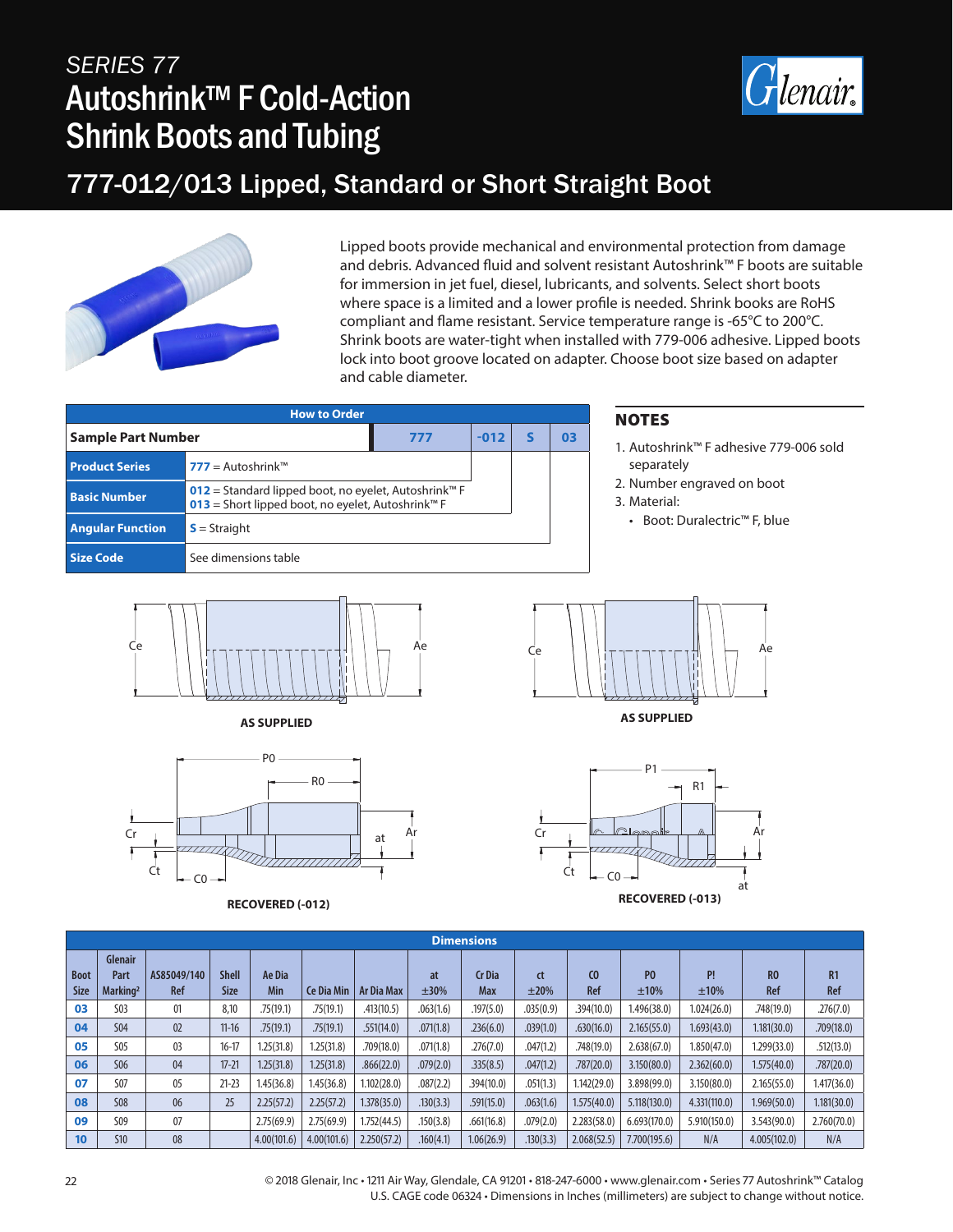## *SERIES 77* Autoshrink™ F Cold-Action Shrink Boots and Tubing



#### 777-012 Lipped, Right Angle Boot



Lipped boots provide mechanical and environmental protection from damage and debris. Advanced fluid and solvent resistant Autoshrink™ F boots are suitable for immersion in jet fuel, diesel, lubricants, and solvents. Shrink books are RoHS compliant and flame resistant. Service temperature range is -65°C to 200°C. Boots are water-tight when installed with adhesive. Lipped boots lock into boot groove located on adapter. Choose boot size based on adapter and cable diameter.

|                           | <b>How to Order</b>                                  | <b>NOTES</b> |        |                |                                                       |                                            |
|---------------------------|------------------------------------------------------|--------------|--------|----------------|-------------------------------------------------------|--------------------------------------------|
| <b>Sample Part Number</b> |                                                      | 777          | $-012$ | $\overline{A}$ | 03                                                    | 1. Autoshrink™ F adhesive 779-006 sold     |
| <b>Product Series</b>     | 777 = Autoshrink™                                    |              |        |                |                                                       | separately                                 |
| <b>Basic Number</b>       | 012 = Standard lipped boot, no eyelet, Autoshrink™ F |              |        |                |                                                       | 2. Number engraved on boot<br>3. Material: |
| <b>Angular Function</b>   | $A = 90^\circ$                                       |              |        |                |                                                       | • Boot: Duralectric™ F, blue               |
| <b>Size Code</b>          | See dimensions table                                 |              |        |                |                                                       |                                            |
| Äe                        | <b>AS SUPPLIED</b>                                   |              | $at -$ |                | $\cap$<br>ct<br>22211111111<br><b>RECOVERED</b><br>Ar |                                            |

SIZE 03 TO 09

|                            | <b>Dimensions</b>                              |                           |                   |               |                   |                   |            |                             |            |                              |               |              |
|----------------------------|------------------------------------------------|---------------------------|-------------------|---------------|-------------------|-------------------|------------|-----------------------------|------------|------------------------------|---------------|--------------|
| <b>Boot</b><br><b>Size</b> | <b>Glenair</b><br>Part<br>Marking <sup>2</sup> | AS85049/140<br><b>Ref</b> | <b>Shell Size</b> | Ae Dia<br>Min | <b>Ce Dia Min</b> | <b>Ar Dia Max</b> | at<br>±30% | <b>Cr</b> Dia<br><b>Max</b> | ct<br>±20% | C <sub>0</sub><br><b>Ref</b> | D<br>±20%     | R<br>Ref     |
| 03                         | A03                                            | 01                        | 9                 | .75(19.1)     | .75(19.1)         | .394(10.0)        | .063(1.6)  | .197(5.0)                   | .035(0.9)  | .394(10.0)                   | .984(25.0)    | .984(25.0)   |
| 04                         | A04                                            | 02                        | $11 - 15$         | .75(19.1)     | .75(19.1)         | .532(13.5)        | .071(1.8)  | .217(5.5)                   | .039(1.0)  | .472(12.0)                   | 1.260(32.0)   | 1.063(27.0)  |
| 05                         | A05                                            | 03                        | $13 - 17$         | 1.25(31.8)    | 1.25(31.8)        | .709(18.0)        | .071(1.8)  | .276(7.0)                   | .047(1.2)  | .591(15.0)                   | 1.535(39.0)   | 1.260 (32.0) |
| 06                         | A06                                            | 04                        | $17 - 21$         | 1.25(31.8)    | 1.25(31.8)        | .886(22.5)        | .079(2.0)  | .335(8.5)                   | .047(1.2)  | .630(16.0)                   | 1.929(49.0)   | 1.496 (38.0) |
| 07                         | A07                                            | 05                        | $21 - 23$         | 1.45(36.8)    | 1.45(36.8)        | 1.102(28.0)       | .087(2.2)  | .394(10.0)                  | .059(1.5)  | .709 (18.0)                  | 2.165(55.0)   | 1.850 (47.0) |
| 08                         | A08                                            | 06                        | $23 - 25$         | 2.25(57.2)    | 2.25(57.2)        | 1.378(35.0)       | .130(3.3)  | .591(15.0)                  | .079(2.0)  | 1.260(32.0)                  | 3.150(80.0)   | 2.165(55.0)  |
| 09                         | A09                                            | 07                        | $25 - 33$         | 2.75(69.9)    | 2.75(69.9)        | 1.752(44.5)       | .150(3.8)  | .661(16.8)                  | .079(2.0)  | 1.890(48.0)                  | 4.250 (108.0) | 2.680(68.0)  |